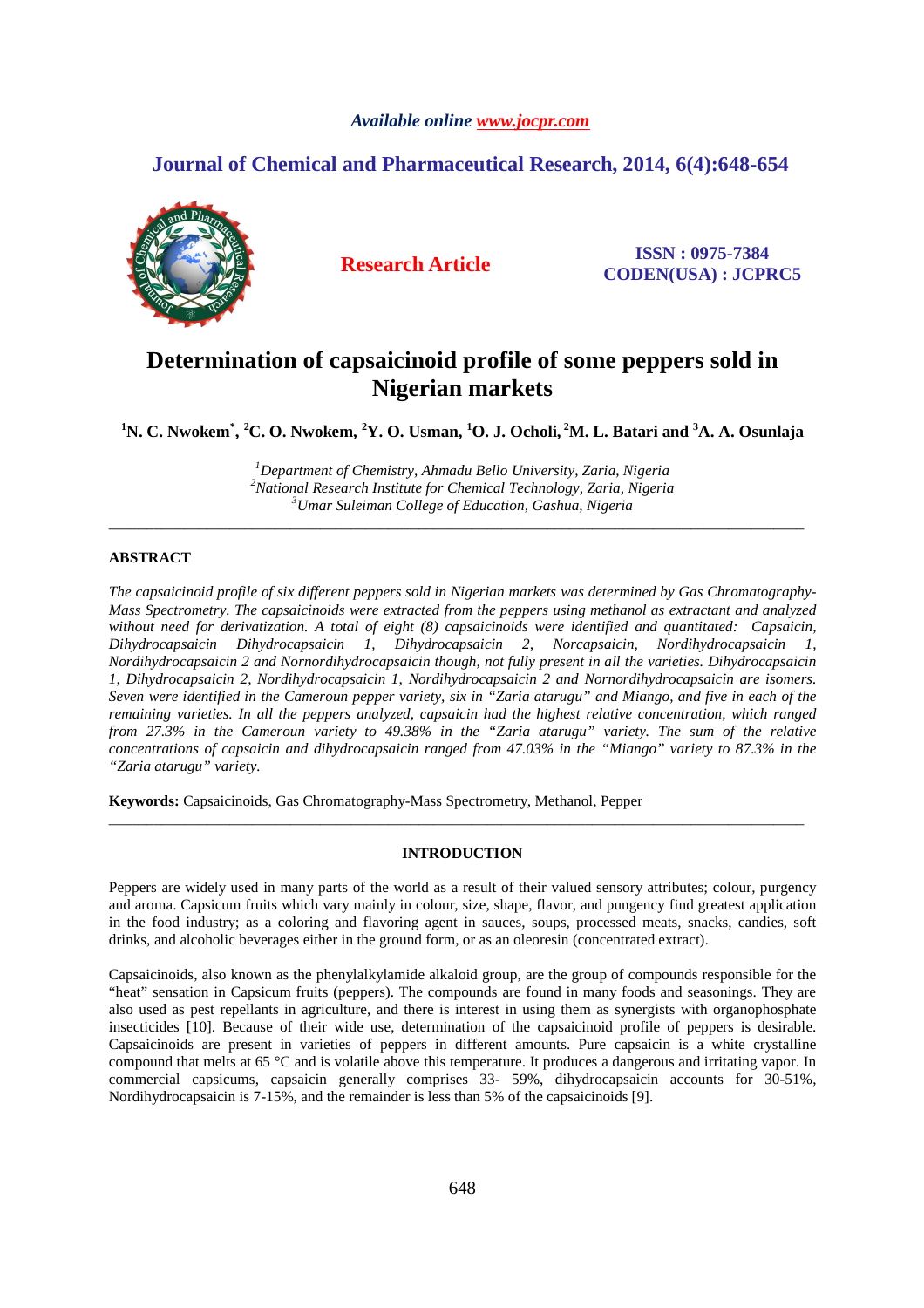The Scoville organoleptic test was used for the determination of pepper pungency, but has since been replaced with chromatographic methods which are considered more reliable and accurate. In recent times, High Performance Liquid Chromatography has been the method of choice for the quantitation of capsaicinoids by most workers [1, 2, 3 and 11]*.* Gas Chromatographic methods reported in the literature employ the use of packed chromatography columns and require sample cleanup step prior to analysis, and in most cases, there was need for derivatization [5, 8 and 7]. Recently, a group of workers, Thomas [10] carried-out an investigation on the capsaicinoid content of some peppers and reported the detection of isomers for five capsaicinoids. However, the isomers could not be quantitated due to non-availability of analytical standards.

*\_\_\_\_\_\_\_\_\_\_\_\_\_\_\_\_\_\_\_\_\_\_\_\_\_\_\_\_\_\_\_\_\_\_\_\_\_\_\_\_\_\_\_\_\_\_\_\_\_\_\_\_\_\_\_\_\_\_\_\_\_\_\_\_\_\_\_\_\_\_\_\_\_\_\_\_\_\_*

The object of this work was to identify the capsaicinoids present in some peppers sold in retail markets in Nigeria and determine the relative concentration of the capsaicinoids by the percentage area of the peaks associated with the deprotonated molecular ion [M-H].

### **EXPERIMENTAL SECTION**

Peppers used for this study were purchased from local retail markets in the region where they were grown, except the Cameroun pepper. The peppers used in the study include "Atarugu", Zaria (*Capsicum annuum* var), "Tatase" Zaria (*Capsicum annuum*), Yellow pepper, Nsukka (*Capsicum chinense*), "Atarugu", Miango (*Capsicum annuum* var) and "Atarugu", Makurdi (*Capsicum annuum* var). After removal of the stalk, the fresh pepper samples were washed with distilled water to remove adhering soil and dirt and then dried with a clean piece of cloth before each analysis. The Cameroun dry pepper samples were dried in an oven at 60°C for 6hrs, ground using a mortar and pestle and passed through a sieve (1mm) and stored in a dessicator until required for analysis. Extraction of capsaicin from the pepper samples was done using the method described by Collins [2] with slight modifications.

#### **GCMS Analysis Conditions**

A Gas Chromatograph-Mass Spectrometer, (GCMS QP-2010, Shimadzu Analytical Instruments) was used for analyzing the samples. Injections were performed by AOC-20i Auto injector (Shimadzu, Japan). A Rtx-5MS column (5% diphenyl, 95% dimethylpolysiloxane stationary phase), 30m × 0.25mm i.d. (Restek, USA) was used. The column temperature program is as follows 60 °C for 5min, 15 °C/min to 140 °C for 0min, 25 °C/min to 280 °C for 10min (25.93 min total). The carrier gas used was helium with a flow rate of 1.61ml/min. the detector was a quadrupole mass spectrometer (MS) with EI ionization at 70eV in full scan mode.

#### **RESULTS AND DISCUSSION**

Identification of other capsaicinoids present in the peppers analyzed was only by comparing the mass spectra generated by the peak associated with the deprotonated molecular ion peak [M-H] with literature due to the nonavailability of standard compounds. The relative concentration of the other capsaicinoids detected was determined by % area of the peaks associated with the deprotonated molecular ion [M-H]. The relative concentrations of the capsaicinoid analogues in the pepper varieties analyzed are summarized in Table 4.4. Also, Figures 3 to 8 show the number and relative concentrations of the capsaicinoid analogues identified in each of the varieties.

The results reveal the identification of a total of eight (8) capsaicinoids, capsaicin, dihydrocapsaicin 1, dihydrocapsaicin 2, norcapsaicin, nordihydrocapsaicin 1, nordihydrocapsaicin 2, homodihydrocapsaicin and nornordihydrocapsaicin based strictly on their mass spectra. All the capsaicinoids are commonly reported in literature except nornordihydrocapsaicin, which was only reported by Thomas [10]. Identification of nornordihydrocapsaicin is based on the fact that the difference between it and nordihydrocapsaicin is CH<sub>2</sub>, i.e. 14 amu which is in agreement with report by Thomas [10]. Two peaks which correspond to Dihydrocapsaicin 1 and dihydrocapsaicin 2; and nordihydrocapsaicin 1 and nordihydrocapsaicin 2 were identified for dihydrocapsaicin and nordihydrocapsaicin respectively. Similar mass spectral patterns were observed for each pair. These pairs correspond to isomers as the occurrence of isomers of capsaicinoids has been reported by several workers [2, 4 and 10]. The three (3) major capsaicinoids; capsaicin, dihydrocapsaicin, and nordihydrocapsaicin were identified in all the pepper varieties used in the study. They contribute over 90% of the total capsaicinoids in all but the miango variety (Table 1). In the "Zaria tatashe" variety, the contribution was approximately 100% as no other capsaicinoid was identified. The minor capsaicinoid, norcapsaicin identified in this study has been previously reported by other workers [12]. Seven capsaicinoids were identified in the Cameroun variety, six in "Zaria atarugu" and Miango, and five in each of the remaining varieties. Differences in capsaicinoid profile within a given variety are well established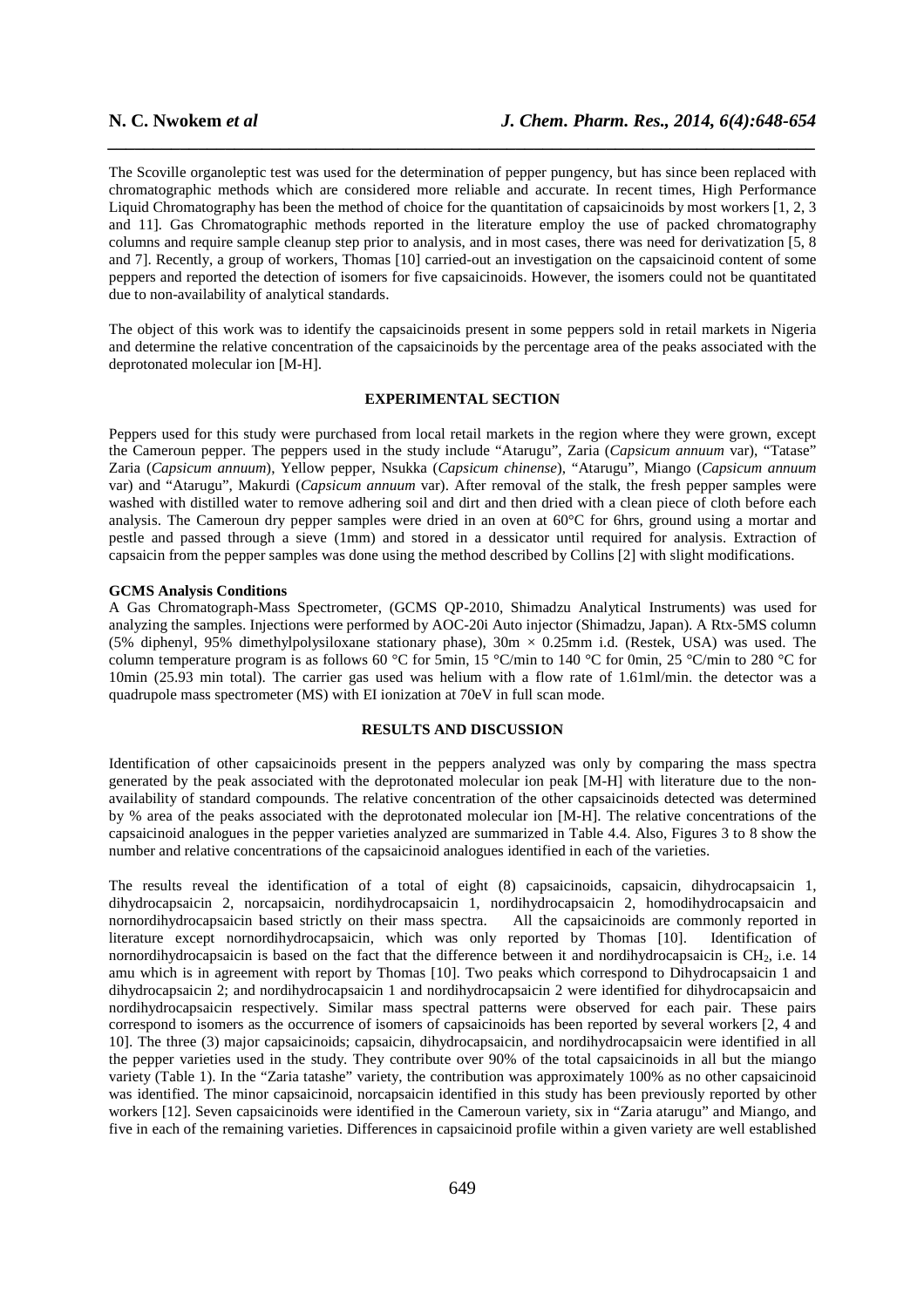and can be caused by variations in growing conditions or maturity [10]. Even peppers from the same plant can vary in their capsaicinoid profiles due merely to differences in post-harvest ripening conditions [10].

*\_\_\_\_\_\_\_\_\_\_\_\_\_\_\_\_\_\_\_\_\_\_\_\_\_\_\_\_\_\_\_\_\_\_\_\_\_\_\_\_\_\_\_\_\_\_\_\_\_\_\_\_\_\_\_\_\_\_\_\_\_\_\_\_\_\_\_\_\_\_\_\_\_\_\_\_\_\_*

The mass spectra generated for each of the capsaicinoids generally agree with literature [10]. The capsaicinoids all had similar fragmentation patterns as the most stable portions of the molecules are identical. These fragments include m/z =  $41$ , 94, 110, 122, 136, 150 and 194. The seven (7) capsaicinoids identified in miango pepper are shown in the chromatogram labeled Figure1. The spectra for the capsaicinoids identified in miango pepper are shown in Figure 2 below, where the molecular ion peak in each spectrum, corresponds to the deprotonated molecular ion peak [M-H].

In all the peppers analyzed, capsaicin had the highest relative concentration, which ranged from 27.3% in the Cameroun variety to 49.38% in the "Zaria atarugu" variety. The sum of the relative concentrations of capsaicin and dihydrocapsaicin ranged from 47.03% in the "Miango" variety to 87.3% in the "Zaria atarugu" variety. These values do not entirely corroborate the report [6] that capsaicin and dihydrocapsaicin account for  $\sim$  91% of the total capsaicinoids in pepper fruit. This may be due to the fact that quantitation in this case, was based on relative concentrations. The chromatograms obtained for each of the pepper samples also clearly reveal that the capsaicinoids eluted according to the length of their aliphatic side chain. That is, the capsaicinoids elute according to increasing molecular weight; which is also in agreement with reports by other workers [4, 2 and 10].

|  | Table 1: Relative Concentrations of Capsaicinoids in the Peppers (% Area of Peak) |  |  |
|--|-----------------------------------------------------------------------------------|--|--|
|  |                                                                                   |  |  |

| Variety                      | <b>NNDHC</b> | NDHC 1 | NDHC 2 | <b>CAP</b>                   | DHC <sub>1</sub> | DHC <sub>2</sub> | HDHC | <b>NCAP</b>       | $CAP + DHC + NDHC$ |
|------------------------------|--------------|--------|--------|------------------------------|------------------|------------------|------|-------------------|--------------------|
|                              |              |        |        |                              |                  |                  |      |                   |                    |
| "Zaria atarugu"              | 1.24         | 5.72   | 3.54   | 49.38                        | 34.08            | 3.84             | 2.18 | N.D.              | 96.56              |
| Makurdi                      | N.D.         | 15.86  | 10.85  | 43.47                        | 22.24            | 4.53             | 3.05 | N.D.              | 96.95              |
| Miango                       | 9.24         | 27.15  | 10.05  | 31.67                        | 12.9             | 2.46             | 6.53 | N.D.              | 84.23              |
| "Zaria tatase"               | N.D.         | 16.88  | 10.56  | 34.26                        | 10.73            | 27.56            | N.D  | N.D.              | 99.99              |
| Nsukka Yellow                | N.D.         | 10.45  | 8.84   | 42.58                        | 22.21            | 7.81             | 8.12 | N.D.              | 91.89              |
| Cameroun                     | N.D.         | 23.42  | 11.78  | 27.3                         | 21.82            | 6.21             | 8.69 | 0.77              | 90.53              |
| NNDHC-Nornordihydrocapsaicin |              |        |        | $NDHC - Nordihydrocapsaicin$ |                  |                  |      | $CAP-Capsaicin$   |                    |
| HDHC - Homodihydrocapsaicin  |              |        |        | NCAP – Norcapsaicin          |                  |                  |      | ND - not detected |                    |



**Figure 1: Chromatogram of Miango pepper with peaks representing capsaicinoids labeled 1 to 7**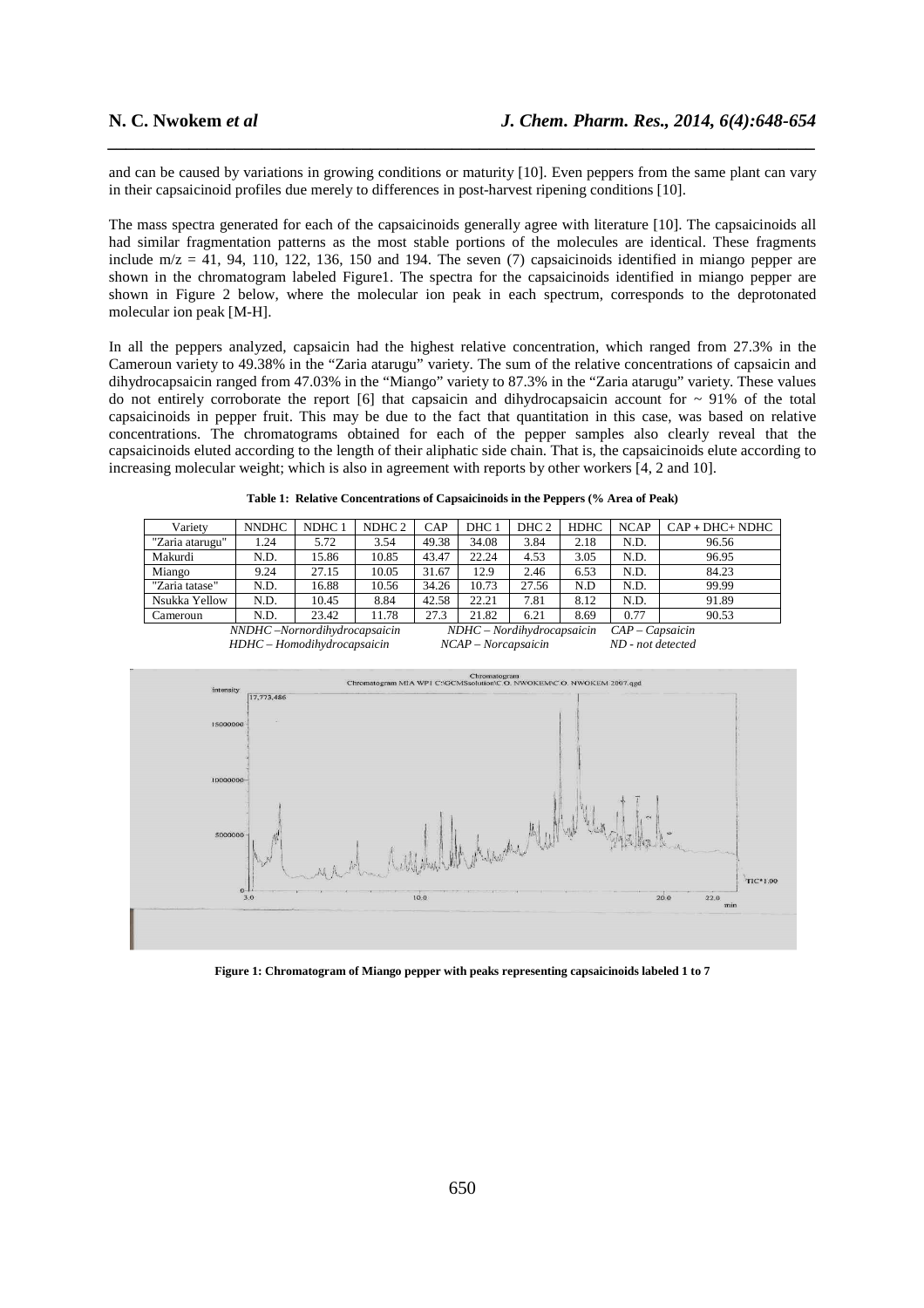

**Figure 2: Mass spectra of the various capsaicinoids identified in Miango pepper**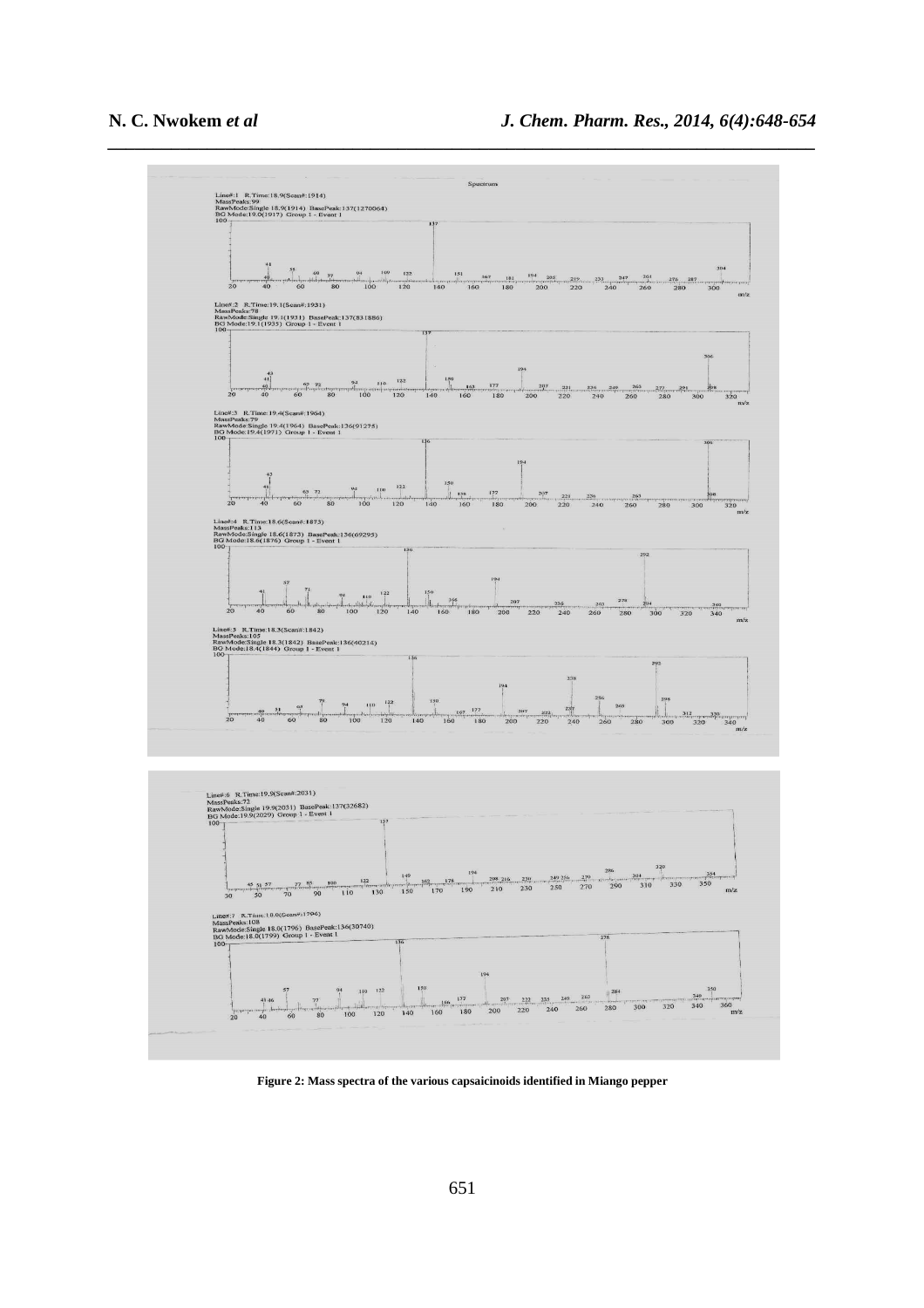| Capsaicin              | $305$ g/mol | $[M-H] = 304$ |
|------------------------|-------------|---------------|
| Dihydrocapsaicin       | $307$ g/mol | $[M-H] = 306$ |
| Nordihydrocapsaicin    | $293$ g/mol | $[M-H] = 292$ |
| Nornordihydrocapsaicin | $279$ g/mol | $[M-H] = 278$ |
| Norcapsaicin           | $291$ g/mol | $[M-H] = 290$ |
| Homodihydrocapsaicin   | $321$ g/mol | $[M-H] = 320$ |

#### **Molecular weights of Capsaicinoids and the deprotonated molecular ion peak [M-H]**



*\_\_\_\_\_\_\_\_\_\_\_\_\_\_\_\_\_\_\_\_\_\_\_\_\_\_\_\_\_\_\_\_\_\_\_\_\_\_\_\_\_\_\_\_\_\_\_\_\_\_\_\_\_\_\_\_\_\_\_\_\_\_\_\_\_\_\_\_\_\_\_\_\_\_\_\_\_\_*

**Figure 3. Chart Showing the Relative Concentrations of the Capsaicinoids identified in the "Atarugu" (Zaria) Pepper** 



**Figure 4. Chart Showing the Relative Concentrations of the Capsaicinoids identified in the "Tatase" (Zaria) Pepper**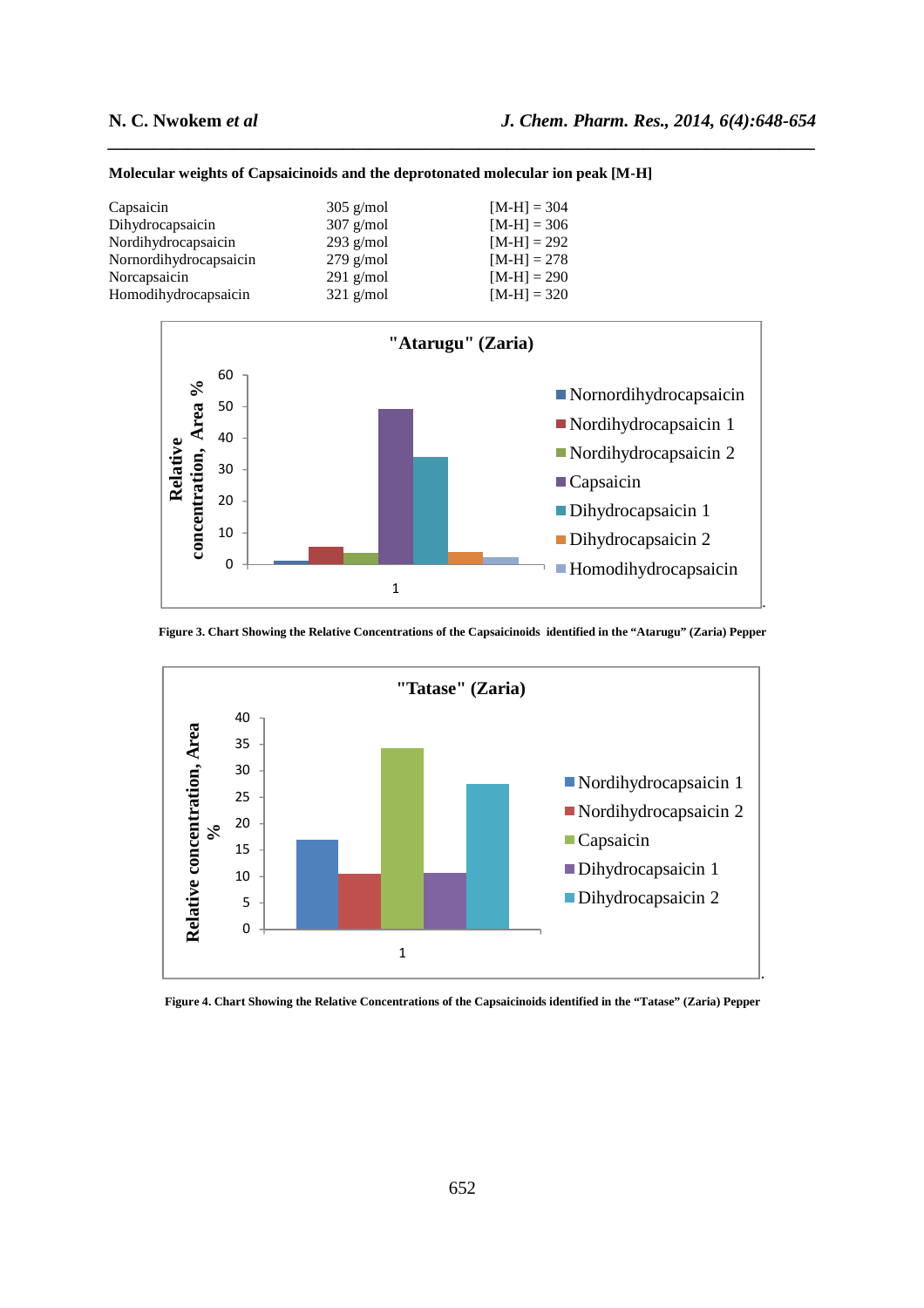